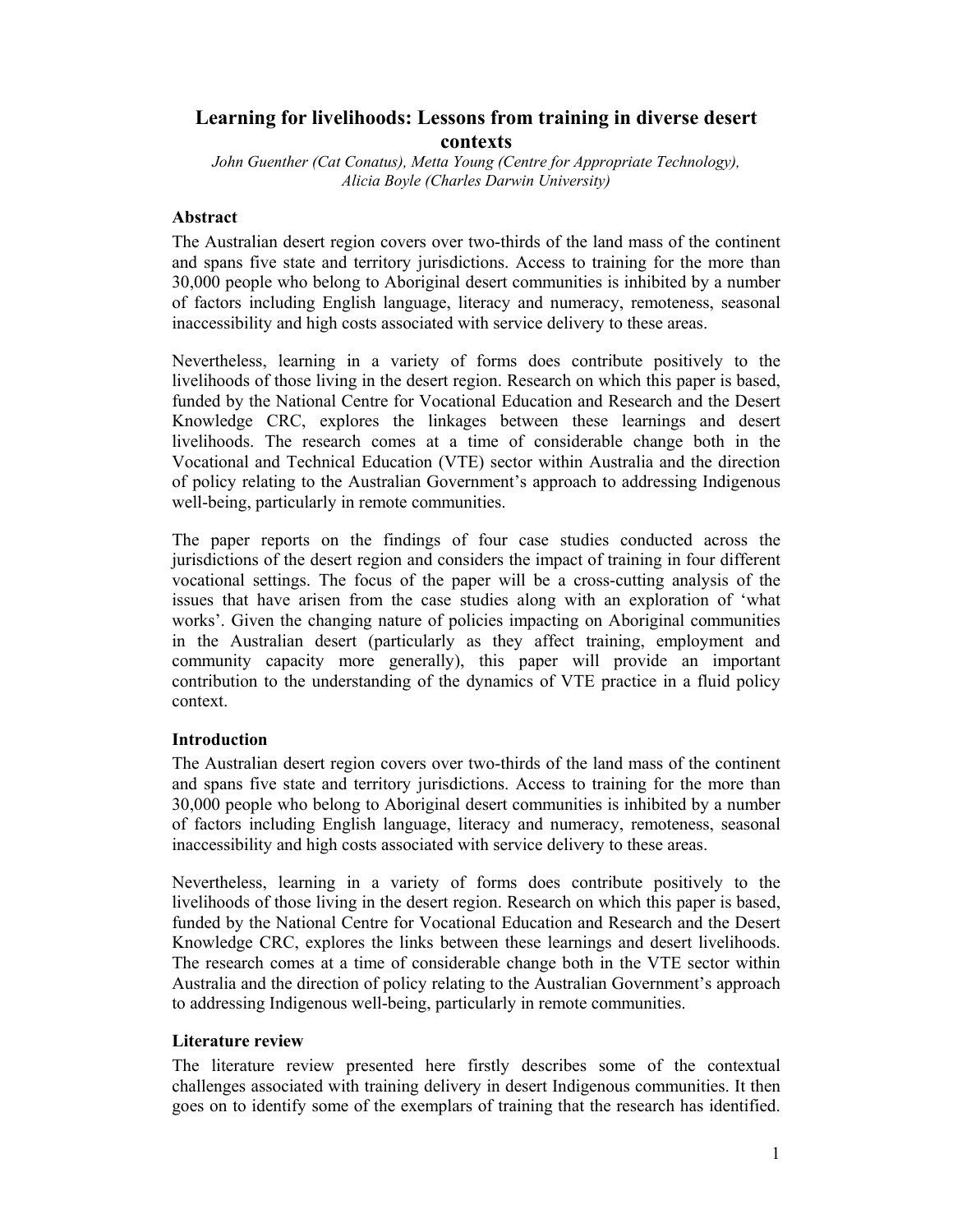A more detailed literature review can be found in the *Growing the Desert* Stage One report (Guenther et al. 2004).

#### *Desert context challenges*

Table 1 summarises some of the key demographic statistics that characterise Indigenous and non-Indigenous populations of the Australian desert region. While the table shows substantial increases in the Indigenous population the non-Indigenous population is in decline. Youth (aged 15-24) make up almost one in five of the Indigenous population but only one in 10 of the non-Indigenous population. Languages other than English are spoken by more than half the Indigenous population, but only two in every 1000 non-Indigenous people speak an Indigenous language. The relatively larger household size understates a range of issues associated with overcrowding in communities and town camps.

#### **Table 1. Key demographic statistics for the desert based on 2001 Census data**

|                                                              | Indigenous | Non-Indigenous | Total population |
|--------------------------------------------------------------|------------|----------------|------------------|
| Population                                                   | 33186      | 130219         | 163405           |
| Population aged 15+                                          | 20509      | 95817          | 116326           |
| Population aged 15 to 24                                     | 6261       | 13425          | 21436            |
| Change in population since 1991                              | 24.0%      | $-2.2%$        | 2.1%             |
| Per cent of population that speaks an<br>Indigenous language | 54.6%      | 0.2%           | 11.6%            |
| Average household size                                       | 3.9        | 2.6            | 3.1              |

Sources: ABS 2002a, 2003b

With these data in mind, the desert context presents several challenges to the provision of education and employment services. We could add to these data, statistics that would show high mortality and morbidity rates, low employment rates, low levels of school attendance, and potentially 'shocking' data about suicide, family violence and substance abuse—all indicative of disadvantage (e.g. Guenther et al. 2004; You and Guthridge 2005). The majority of today's larger settlements or 'communities' were initially established as ration stations or missions, under policy regimes firstly of protection, then assimilation and more recently welfare dependency (Memmott and Moran 2001; Pearson 2004). As noted by Taylor (2003:9) "as such, they required no modern economic base, nor have they subsequently acquired one, at least not in a manner that is sustainable beyond the provisions of the welfare state". Thus these settlements can be described as 'artificial' in the sense that they were established by outside authorities and not driven by the factors that usually underlie settlement establishment such as proximity to resources, employment or markets. Within the locales of these settlements, few mainstream industries—the traditional basis for much vocational learning—exist. The one exception is the mining industry. While mining employs about one in eight non-Indigenous people in the desert workforce, it employs only about one in 20 Indigenous people in the desert region (ABS 2002c). These contextual factors mean that opportunities for participation in mainstream traineeships among Indigenous peoples, is severely limited.

### *Exemplars of learning in desert communities*

Much of the learning that happens in the desert region among Indigenous people is a mixture of both formal and non-formal training. Until recently much of this training that occurred formed part of Community Development and Employment Project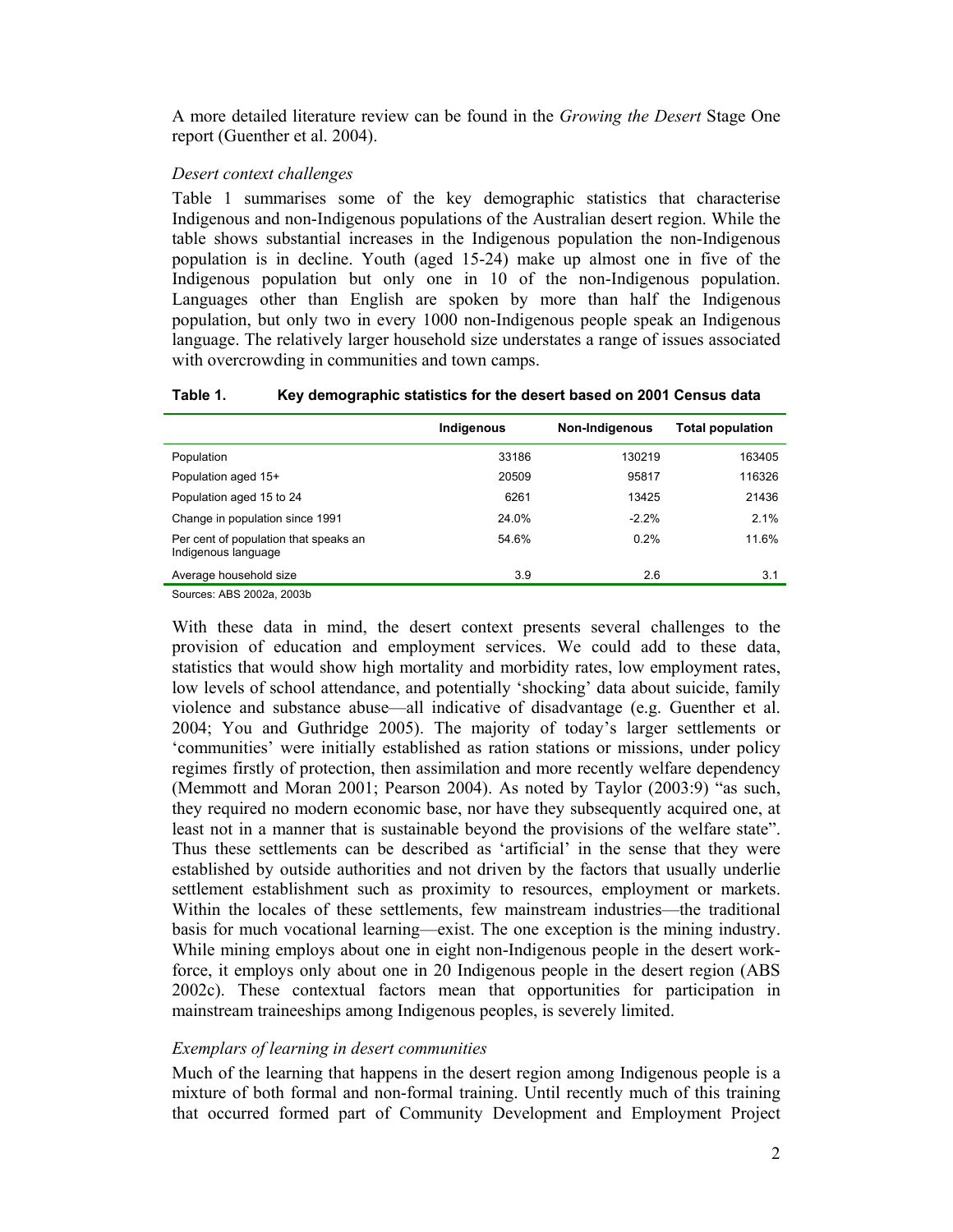(CDEP) arrangements. The progressive removal of CDEP raises questions about the future of these learning programs. However, some examples of learning programs used in a variety of remote Indigenous contexts are given to illustrate the kind of learnings that are likely to occur.

- The Ngaanyatjarra Pitjantjatjara Yankunytjatjara Women's Council (NPYWC), as part of its *Mai Wiru Regional Stores Policy* is implementing a range of activities as part of a broader community nutrition education program (Nganampa Health Council 2005).
- Apart from the Newmont mining case study cited later in this report (see also Fowler 2005), there are several examples (e.g. Holcombe 2006) of ways that Indigenous Land Use Agreements (ILUAs) have been used to facilitate a range of formal and non-formal learning activities that lead to employment in mainstream jobs as well as providing essential pre-employment and personal development skills (including English language skills).
- Land management is increasingly significant for Indigenous communities in Australia, particularly with the rise of Native Title determinations and Land Use Agreements. Training for these purposes is often well outside the mainstream of VTE and typically merge Indigenous knowledge systems with mainstream education and training. Examples from remote Australia include *The Djelk Rangers Program* (Cochrane 2005), *Caring for Country* programs (Altman and Whitehead 2003), and biodiversity programs (e.g. Stoll et al. 2005).
- Learning also plays a big part in the development of health programs in remote Australia. For example, organisations such as the Central Australian Remote Health Development Services provide a range of learning opportunities for Aboriginal Health Workers, which are effectively a combination of formal and non-formal programs (Guenther et al. 2006).
- In response to issues around child abuse and family violence in Central Australian communities several initiatives using an array of tools and initiatives, many of which include a mix of formal and non-formal programs, both as part of a response to community education and professional development of workers. (Learning Research Group and Department of Chief Minister 2006).
- Other education and capacity building activities are being sponsored on remote communities by Oxfam, World Vision (e.g. World Vision 2006) and by the Australian Government in the areas of land care, heritage and environment (e.g. Environment Protection and Heritage Council 2003), information and communication technologies, sport and recreation and family and community programs such as the Partnership Outreach Education Model Pilots (Department of Education Science and Training 2004), and the Stronger Families, Stronger Communities, Reconnect and Fixing Houses for Better Health (e.g. FaCS 2003).

This plethora of learning activity represents the 'underbelly' of education efforts across the desert. Its extent is difficult to ascertain given it goes largely unreported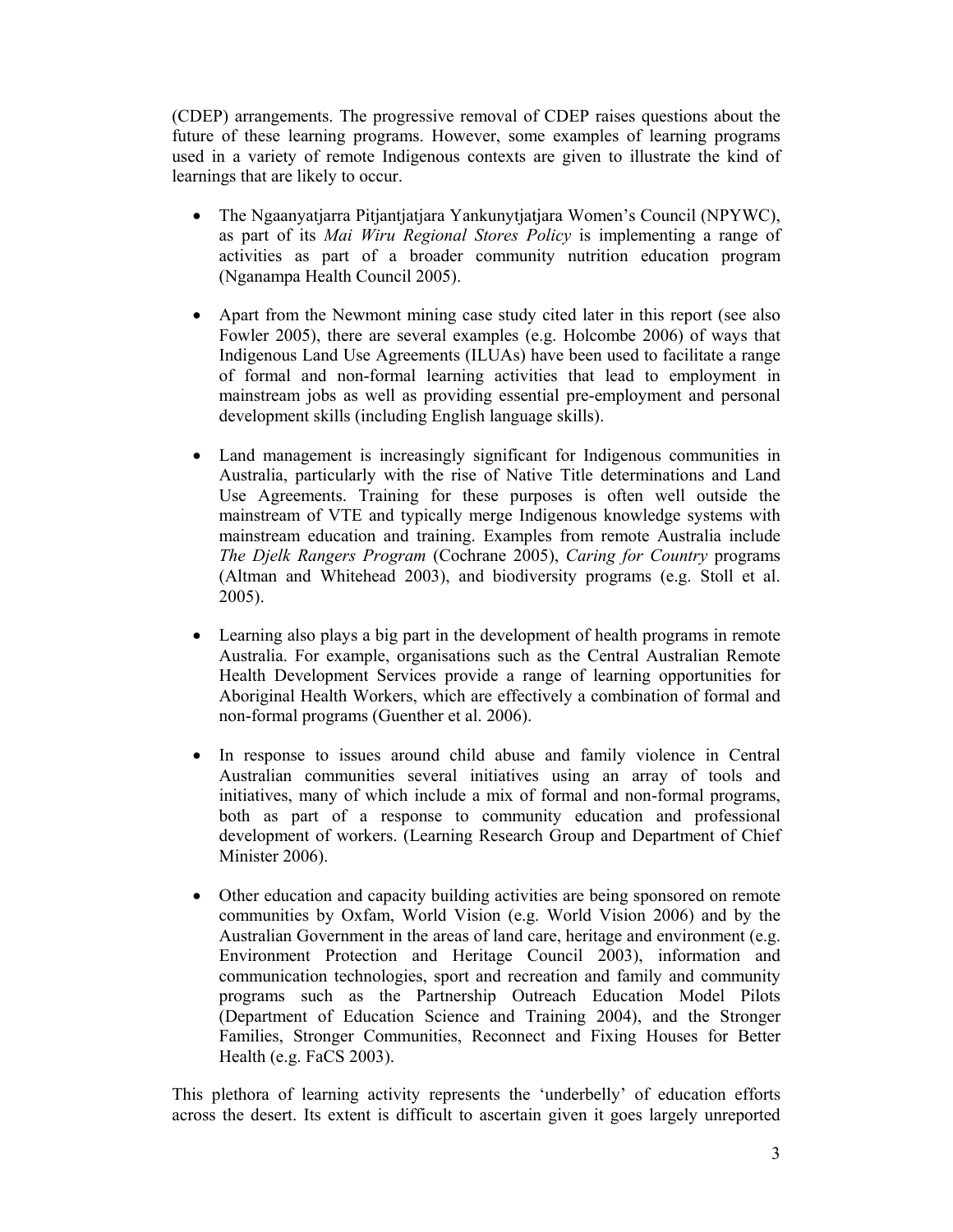unless evaluated by individual organisations or government departments and the range of offerings are often ad hoc and usually dependent on one off funding. The prominence of learning or training in programs instigated beyond the formal education sectors could be seen as a response to the systemic neglect of education access for Indigenous peoples residing in small communities across the desert and the focus of many of these activities on working with local people around local issues and opportunities.

## **Methodology**

The case studies described in this paper form one part of a two-year study that also included a) a detailed survey of relevant literature and statistics related to Indigenous communities of the desert region; and b) an online practitioner forum. While the case studies presented here appear as discrete units of study and follow methods typically employed in qualitative research (e.g. Stake 2000; Yin 2003a, b) it is important to recognise that the conclusions drawn from them are triangulated with sources drawn from other parts of the research as part of what is commonly referred to a 'mixed methods' approach (Onwuegbuzie and Teddlie 2003). In this study the case studies form the second phase of what Cresswell (2003:215-216) describes as a 'sequential exploratory strategy' where the qualitative data—here taken largely from the case studies—is used to aid, inform and supplement the interpretation of the quantitative data. Quantitative data for this project was drawn from a variety of sources including the Australian Bureau of Statistics (ABS 2002a, c, b; 2003a, 2003b, 2004), the National Centre for Vocational Education and Research (NCVER 2005b, a, 2006) and the Department of Employment and Workplace Relations (2004; 2005; 2006). The conclusions drawn from the case studies complete what Johnson and Christenson (2004:18) refer to as a 'cyclical process' of deductive and inductive methods. In this research hypotheses are tested and implications are deduced from the statistical data and theory is developed and induced through qualitative data derived from case studies and other qualitative sources.

Interviews for the case studies were conducted during 2005 and 2006 and involved a combination of site visits, face to face interviews and telephone interviews with stakeholders in several locations in New South Wales and the Northern Territory. Interviews were transcribed and analysed using standard thematic analysis techniques, which are well documented in the qualitative research literature (e.g. Patton 2002).

### **Findings and discussion**

The findings of the four case studies used in the *Growing the Desert* project are summarised in this section. More detailed presentations of the case studies are provided in the *Growing the Desert* project final report (Young et al. 2007).

### *Newmont Australia's Indigenous training and employment program*

This case study describes the development of Newmont Australia's Indigenous training and employment program. The outcomes are a product of a partnership that has resulted in Indigenous people from remote communities being trained to a level where they can move into the permanent workforce, usually on a mine site. The case provides an industry/enterprise perspective. It has not attempted to elicit the perspectives of Indigenous participants in the training program but recognises that this could be a key focus for future research. The summary provided here discusses some of the educational challenges and the factors that have contributed to its success.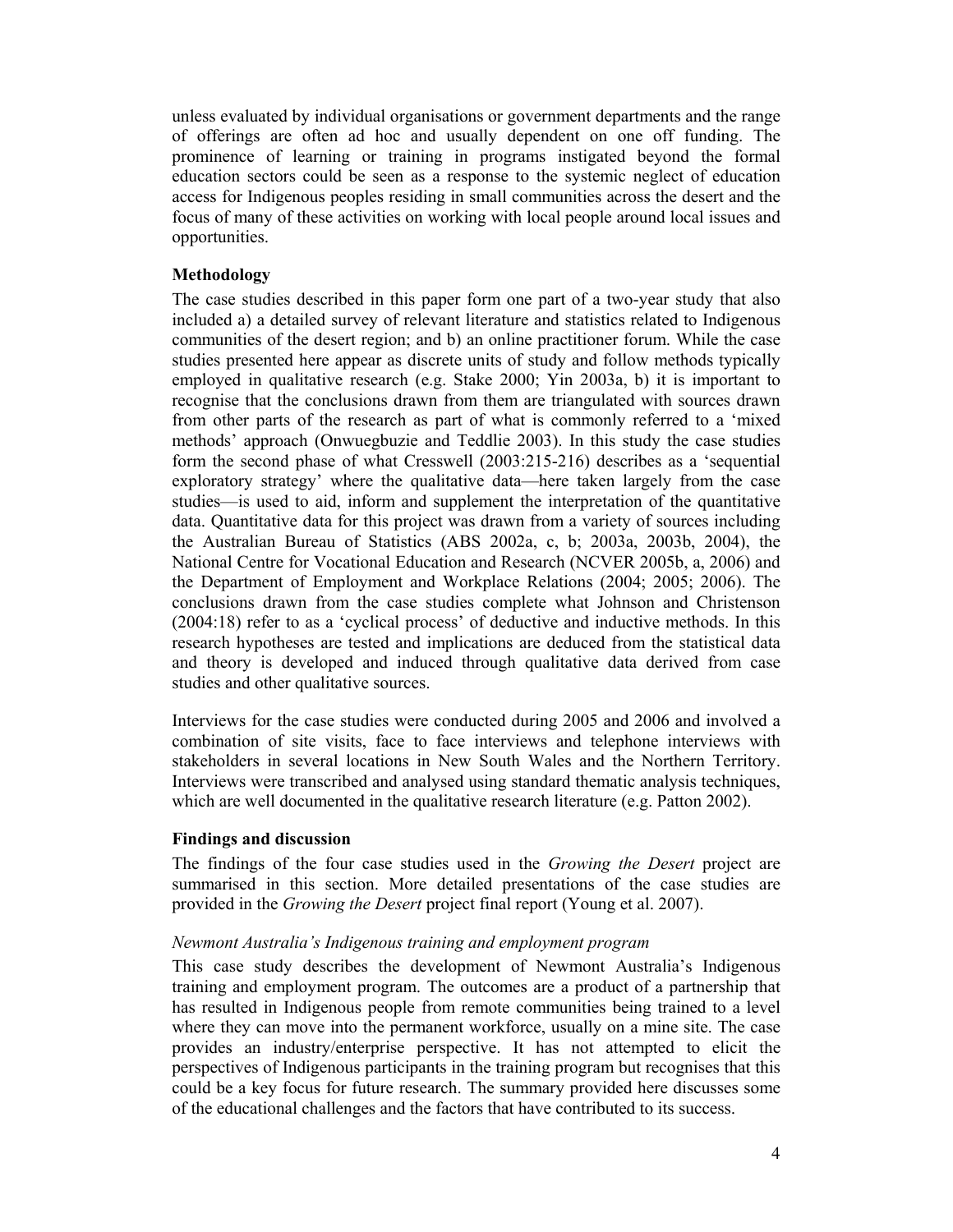This program is significant for a number of reasons. Firstly mining is the major economic driver for the desert region. It is the largest single employer for the region. While mining employs about one in eight non-Indigenous people in the work-force, it employs only about one in 20 Indigenous people in the desert region (ABS 2002c). This program then goes part way to addressing that imbalance. A second significant feature of this program is that it builds on an Indigenous Land Use Agreement (Agreements Treaties and Negotiated Settlements 2006).

According to Newmont the success of the program is due to four fairly clearly defined factors. *First*, the local communities are involved with the mining company. When the recruitment team has gone to a community to recruit and select participants, an elder has accompanied them and has been involved in the selection process. *Second*, the program relies on the strength of several partnerships. These partnerships include Newmont Tanami, the Central Land Council, the contractors who supply goods and services to Newmont Tanami, Central Desert Training Pty Ltd who provide the Coordinator, Industry Services Training, the training provider, and the Walpiri communities. A *Third* factor relates to the support given by the company. The support extends from the corporate level to the local mine management and is reflected in both financial commitment and the management of the mine. *Fourthly*, the program celebrates trainees' success. On completion of the program, a presentation night is organised and attended by all managers. This results in participants' sense of achievement and pride.

The Newmont Indigenous training and employment program is one example that shows how Indigenous Land Use Agreements can be used to produce positive learning and employment outcomes for local Indigenous people. The training component of the program has had to overcome several major barriers, including relatively low levels of English literacy and numeracy. Producing positive employment outcomes has however come about, not primarily because of the training program as such, but was a result of the strength of the partnerships and commitment of Newmont and the other stakeholders.

# *Waltja Tjutangku Palyapayi: organisational and individual journeys*

This case study documents the journey of an Indigenous family organisation, Waltja Tjutangku Palyapayi (Waltja) in its work to develop the Training Nintiringtjaku initiative (knowing and speaking up for training). Training Nintiringtjaku is in essence a job creation initiative. It seeks to establish employment opportunities for Aboriginal community training facilitators in remote communities in central Australia. The purpose of this case study is to a) explore the work of Waltja in compiling the evidence base underpinning the initiative and shaping of the role for Training Nintiringtjaku workers and b) identify the opportunities and issues that arise in implementing an innovative approach to training access particularly in relation to demand and supply factors.

Waltja Tjutangku Palyapayi Aboriginal Association is a community based organisation working with Aboriginal families across an area of over 900,000 square kilometres in central and northern Australia, with around 13,000 Indigenous people and nine strong Indigenous languages spoken. Many of the essential human services required on communities are overseen and enacted by voluntary committees and workers. Waltja has long articulated the need for local people to be supported and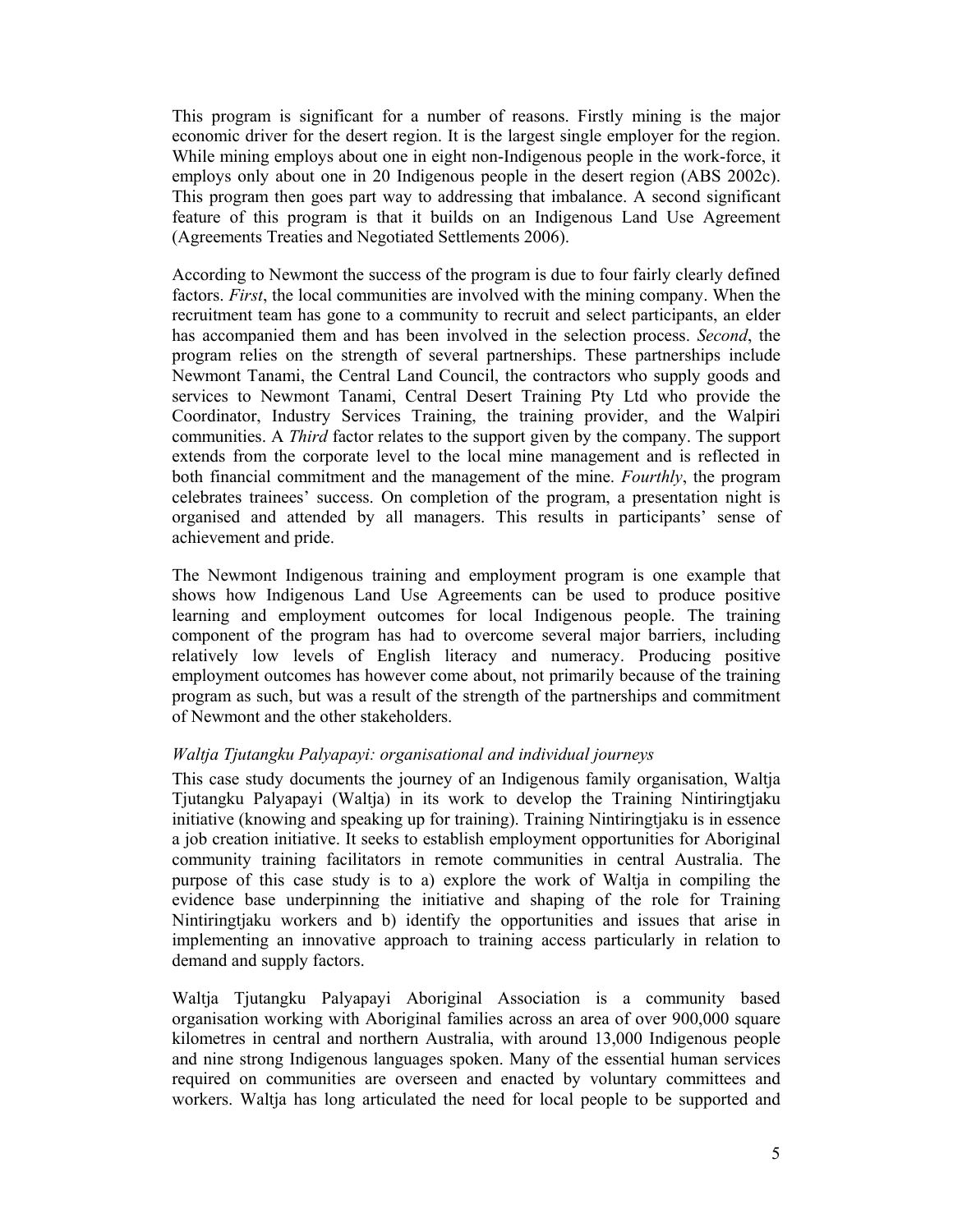trained to assume existing work roles on their community and that job creation schemes are as critical as job replacement or succession schemes. The Training Nintiringtjaku initiative seeks to create employment for local skilled people in: brokering training provision on their communities in need areas identified by community people; interpreting between community languages and English; providing assistance in aligning training provided to the nature of work roles on communities especially in negotiating across the interface of cultures; and supporting learners and providing feedback to training organisations and the community.

Delivering in English and from mainstream training packages to learners whose English is limited and whose work contexts differ so extensively from what is assumed in standard courses is an ongoing challenge. Pressure to reduce enrolments in lower Certificate levels as well as an escalating range of regulations and standards is shaping a culture of risk adversity, wherein remote delivery is avoided because of its high risk in terms of effective consultations, costs of travel and accommodation and problems with attendance, retention completions. The experience of Waltja suggests that models for the supply of training are faltering, raising concerning prospects for the educational and employment futures of remote community residents.

The challenges experienced by RTOs and communities in relation to vocational education and training are pervasive, and relate to the inflexibility of supply driven provision and limited inclusion of local people. The Training Nintiringtjaku initiative illustrates a grass roots response to addressing the links between VTE participation and employment opportunities in remote contexts and a collaborative problem solving approach to addressing the barriers experienced in training delivery.

#### *Murdi Paaki: training for healthier housing in remote New South Wales*

This case study documents the story of the Murdi Paaki Healthy Housing Worker Pilot Project, initiated and managed by the Murdi Paaki Regional Housing Corporation (MPRHC). Training conducted under the project is designed to build capacity of locally based Indigenous people with a particular focus on environmental health and basic maintenance and construction skills. Batchelor Institute of Indigenous Tertiary Education is the training provider. This case study a) investigates and reports on the outcomes of training conducted for the Murdi Paaki Healthy Housing Worker program and b) considers the implications of the outcomes. The Healthy Housing Worker Program had its genesis following the recognition of the needs associated with Aboriginal housing in the then ATSIC region. In 1997 the MPRHC managed four houses. Today, the Corporation manages about 600 houses in six communities of western New South Wales.

Interview responses from stakeholders indicated a range of outcomes across several areas. Training has improved responsiveness to housing needs thus producing a net benefit for the maintenance of housing stock. While it is too early to definitively say that housing stock longevity has been increased, there is a clear intent on the part of stakeholders to ensure that this occurs. The training has resulted in tangible outcomes for the trainees themselves, particularly in terms of their skills, which contribute directly to their employability. Their roles as Healthy Housing Workers has helped trainees' confidence and self-esteem improve. Organisational outcomes are reported in terms of improved efficiency and responsiveness and improvements in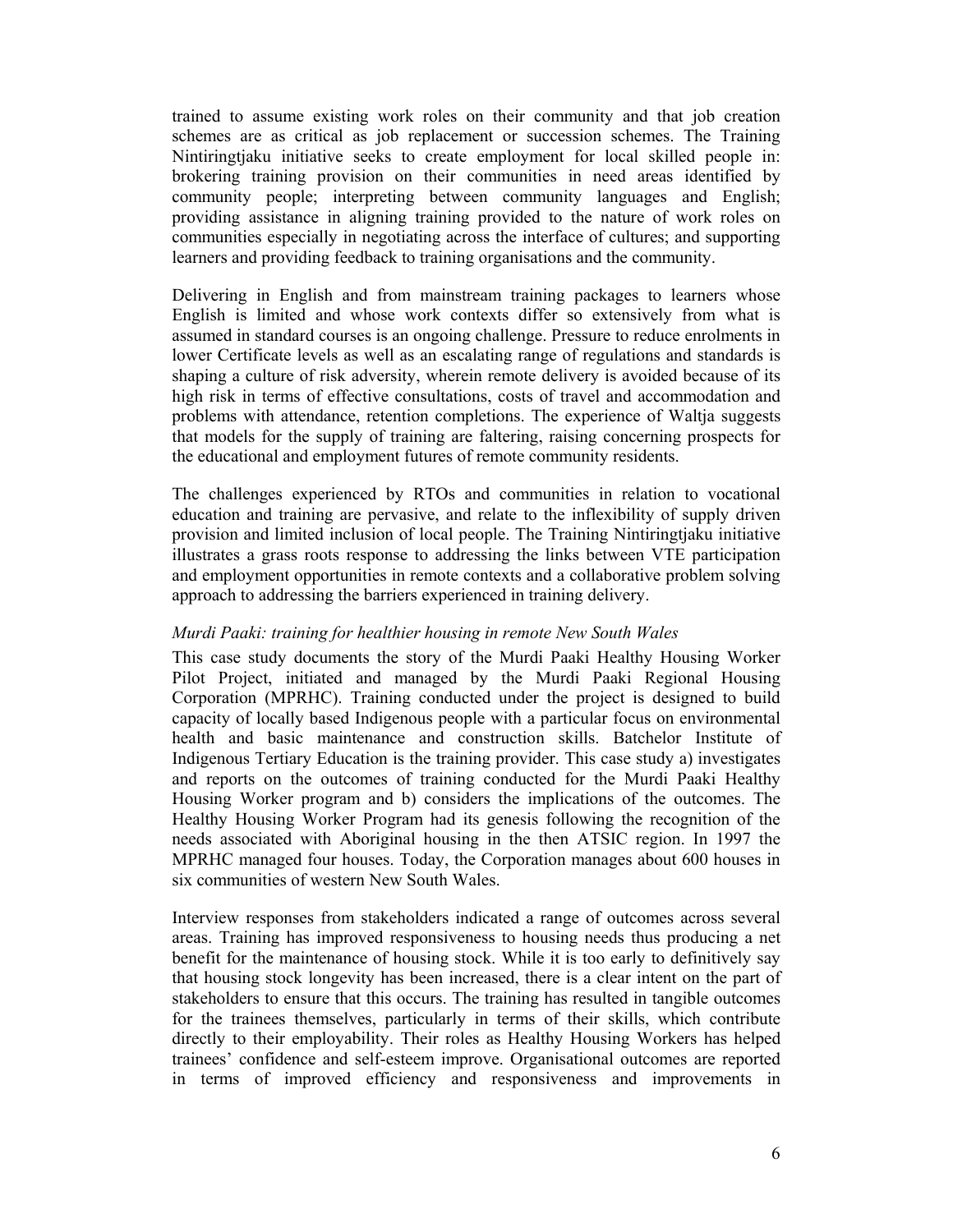management and administration. Community outcomes are described in terms of improved living conditions and improved social capital.

What is significant is the reported impact the program is having on the community's relationship with Murdi Paaki Regional Housing Corporation and their 'ownership' of housing they occupy. While it is too early to assess the impact of the program on the longevity of housing stock managed by Murdi Paaki, it may well be that the improved relationship and that sense of ownership—along with the resulting increased community capacity—will do as much to contribute to housing maintenance as the skills imparted by the Healthy Housing Workers.

The Murdi Paaki Healthy Housing Worker project has demonstrated a range of organisational, individual and community outcomes that model practically how training, employment, environmental health and community capacity more generally can be combined in a remote Indigenous community context. While it could be argued that the program is heavily dependent on financial support and a complex array of committed partnerships, the sustainability of the program is linked to a recognition of the long term impact of a) the skills and knowledge embedded within the communities; b) the higher costs associated with importing those skills from outside the community; c) an increased sense of 'ownership' of residents who occupy the housing stock; and d) the improved relationship that exists between the Housing Organisation and the community, achieved through the Healthy Housing Workers.

# *DESART: building on strengths: arts, cultures, futures*

This case study explores issues of training, enterprise and employment in the Aboriginal Arts industry of central Australia through the lens of its peak advocacy body DESART. DESART is the Association of Central Australian Aboriginal Art and Crafts Centres and resources, supports and advocates for (currently) thirty seven art centres across central Australia and across three jurisdictions—the Northern Territory, Western Australia and South Australia. The case study focuses specifically on two initiatives being undertaken by DESART: the training needs and Business Development Project, and the Information Technology training and support initiative.

The Aboriginal visual Art industry is highly regarded both nationally and internationally with an estimated value of between \$100 million and \$300 million. A significant proportion of this is generated from desert regions, particularly in the Northern Territory and through Aboriginal art centres. Art work functions to preserve and promote traditional cultural practices and provides highly valued and contemporary mediums for the expression of those practices. Art practice straddles the interface between cultures and engages with the mainstream economic realm in a manner that reinforces the strength and value of the 'other'. Most artists, however would receive on average around \$1,400 per year for their work and only a relatively few receive large sums of money. Art centres are generally supported through Commonwealth government funding supplemented by industry support and occasionally, royalties.

The training needs research undertaken by DESART investigated the training and learning needs of the Aboriginal Art industry (that is artists and Art Centres) of central Australia. The research identified five key areas of training need related to technical, cultural, community, entrepreneurial and management needs of art workers and centres. These skills were then mapped against nine training packages. This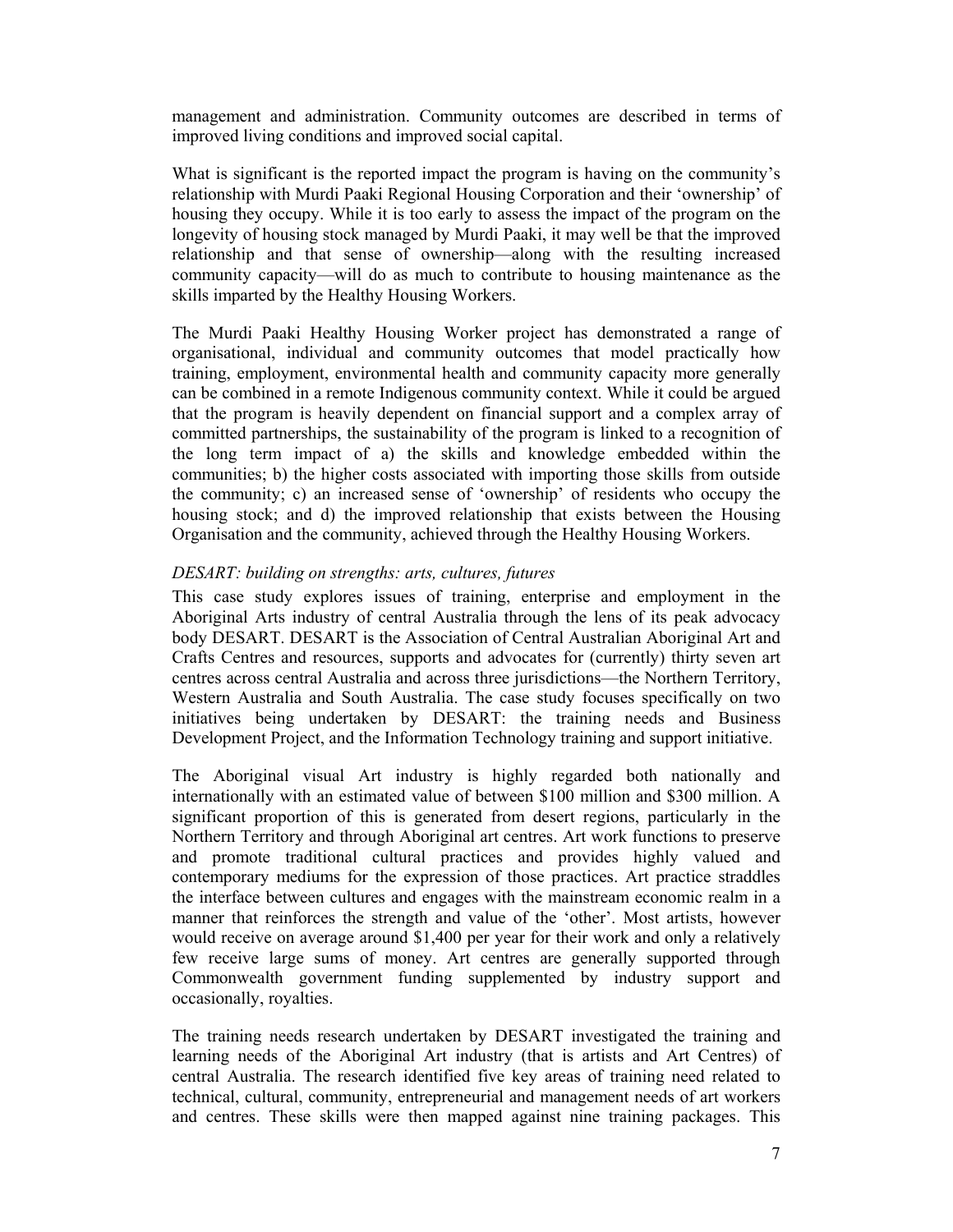process in a sense highlighted the mismatch between course aligned to mainstream vocational occupations and the type of work undertaken and skills needed in remote community contexts. The research also identified key issues and barriers for access to and delivery of effective training for artists and Art Centre workers. These were - English literacy and numeracy skills; cross cultural negotiation and mediation skills; issues with training content and delivery models; the need for flexible assessment and recognition of current competency approaches; the importance of informal or on the job training; and the need for Indigenous people to have pathways into Art Centre work as well as professional development as artists.

The Information Technology training and support initiative has expanded on an earlier project funded through the Networking the Nation program that stemmed from the sale of Telstra. It has provided the framework for e-commerce activities by art centres—hardware, software, connectivity and websites and currently delivers training and technical support to over forty communities in central Australia. All training is informal and the project aims to incrementally build capacity across various sites within remote communities, including Art Centres. After six years in operation there are a number of key lessons forthcoming from the initiative. Firstly, eecommerce activities supplement and build on existing market access rather than generating new markets or successes. Web sites are only one of the tools required to build the sustainability of Art Centres. Secondly, models of technical support need to be quite different to those employed in larger urban centres where contractors are on hand when assistance is needed. Remote models must prioritise the handover of capacity and develop resources to support that handover. Thirdly, building local Indigenous peoples' capacity and work skills in computer technologies require consideration of multiple access points on site in communities and the incorporation of computer base tasks within the range of work tasks carried out. Lastly, the confidence and skills of non-Indigenous employees in communities in technical troubleshooting is a key indicator of whether local Indigenous people are enabled to access the technologies.

### **Conclusions**

The case studies highlight the struggles associated with the supply of VTE services to Indigenous desert people and their communities in order to meet both expressed demand and relevancy in these contexts. The significant changes underway in Indigenous affairs and especially changes impacting on the Community Development Employment Projects Programme and the lifting of remote area exemptions for job search and other mutual obligation activities, engenders some urgency in building the relevance and responsiveness of VTE. Whilst much of the policy rhetoric around these changes focuses on aligning training effort with 'mainstream' work opportunities—as might be exemplified by the Newmont Case and to some extent the Murdi Paaki Case—the reality that training effort will need to engage with emerging and local livelihoods opportunities as well as mainstream opportunities is very apparent. The kinds of livelihoods represented particularly in the Waltja and DESART case studies are effectively alien to mainstream vocational learning contexts. Unless there is to be a massive and largely enforced relocation of desert Indigenous people out of their homelands, meaningful work opportunities will need to be nurtured and supported at the local level. This presents a significant challenge of the VTE system.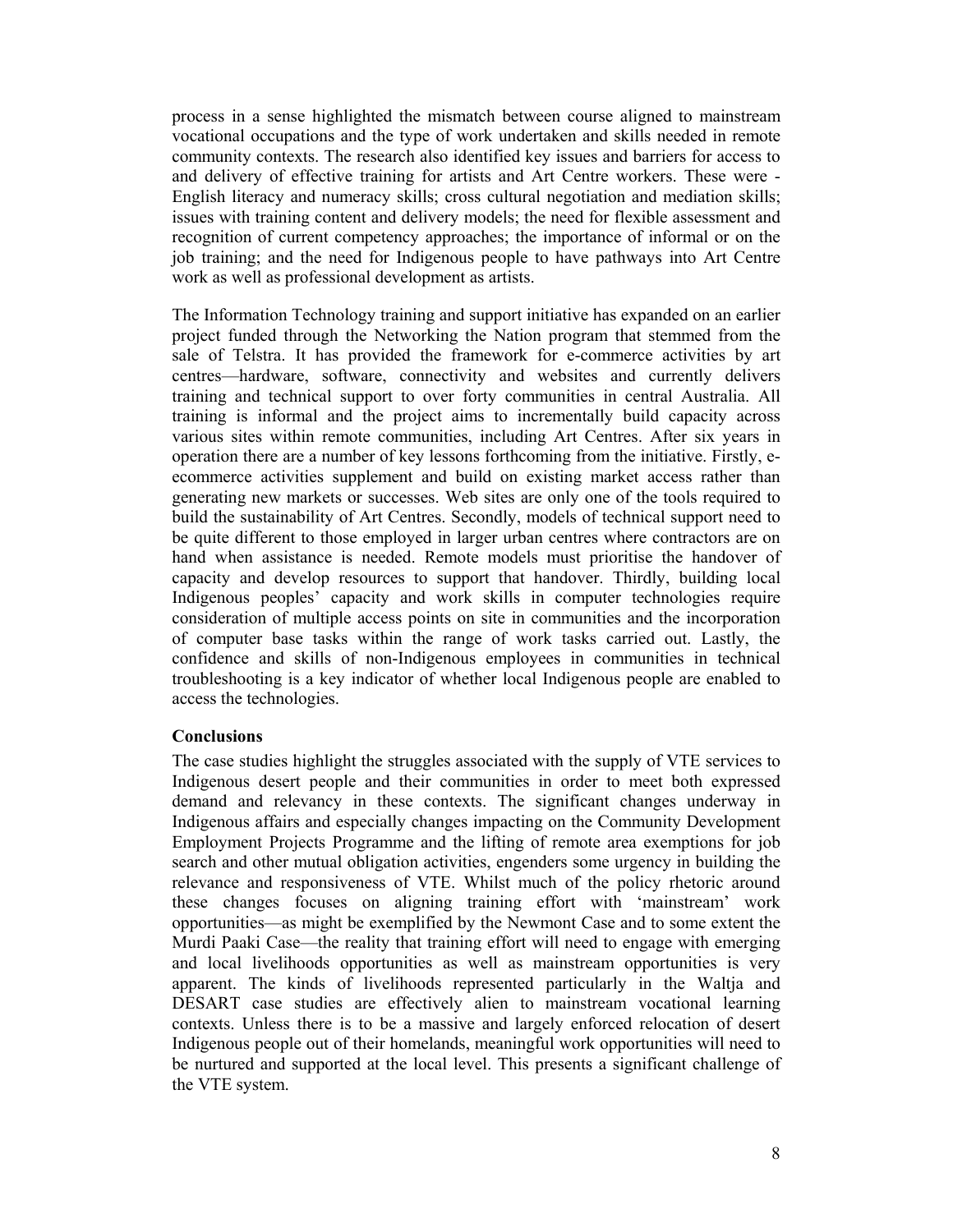A number of aspects of delivery models fail to recognise the challenges faced by adult learners in the desert. For example programs often require minimum numbers for viability and aim to train ten or more people in a field where there is perhaps one local job. They use training packages that need to be so customised to local contexts that the portability of that learning is compromised. The Waltja Case in particular, highlights the challenges posed by a reliance on people's fluency in spoken and written English. Training delivery in English therefore exposes the difficulties faced by both learners and teachers. It is not surprising that high participation rates are not fostering transition into work, enterprise or livelihoods opportunities across the desert. In those small pockets where some success is being experienced the delivery model embraces a suite of initiatives and innovations in which formal VTE is just one aspect of the intervention. The Newmont and Murdi Paaki case studies highlight the importance of the development of partnerships that facilitate opportunities for formal, non-formal and informal learning that embrace and utilise local knowledge and skills, including language skills, knowledge of country and cultural authority through mentoring, intimates the range of ingredients needed for success. The faltering nature of VTE offerings across the desert emerges from the mainstream nature of the VTE system and the transfer of models for what constitutes work and learning from the cities and industries therein. A contextualised approach endorsed in other areas of Indigenous affairs could be applied well to negotiating the demand and supply of VTE programs and other learning programs and supports, particularly if local Indigenous people were key players in negotiating the nature of investments required and outcomes to be secured. This would also necessitate substantial investment in identifying and creating local economic opportunities that align with local aspirations.

Against these challenges, this research has uncovered some highly innovative approaches to delivery of VTE at both a strategic and practice level. The Murdi Paaki case, for example, highlights the effective use of VTE as a capacity building tool, adding sustainability to service provision in remote communities of New South Wales. The DESART case shows how formal and non-formal training can be applied to a enterprise development context, providing skills and capacity for emerging entrepreneurs for an industry that adds both economic and cultural value to desert communities. The Waltja case illustrates a grass roots response to addressing the opaque links between VTE participation and employment opportunities in remote contexts and a collaborative problem solving approach to addressing the barriers experienced in training delivery. The Newmont case showcases the possibilities for VTE as tool to engage Indigenous people in rare mainstream employment opportunities in the desert. All the cases demonstrate the importance of the long term commitment of key stakeholders involved. This commitment reflects the determination of Indigenous and non-Indigenous peoples to capitalise on the inherent value of vocational learning, in order to maximise the opportunities that exist for Indigenous people scattered throughout the desert region.

VTE provision in desert Indigenous contexts sits at the interface of community development and building the skills and capabilities of individuals within the community. This interface is populated with tensions that have to date rendered a lot of VTE training irrelevant to individual needs or supporting local economies and livelihoods opportunities. In the absence of effective formal training, a suite of nonformal learning and capacity building programs are entering the picture but these are often ad hoc, 'flavour of the month' and short term. The evidence outlined in this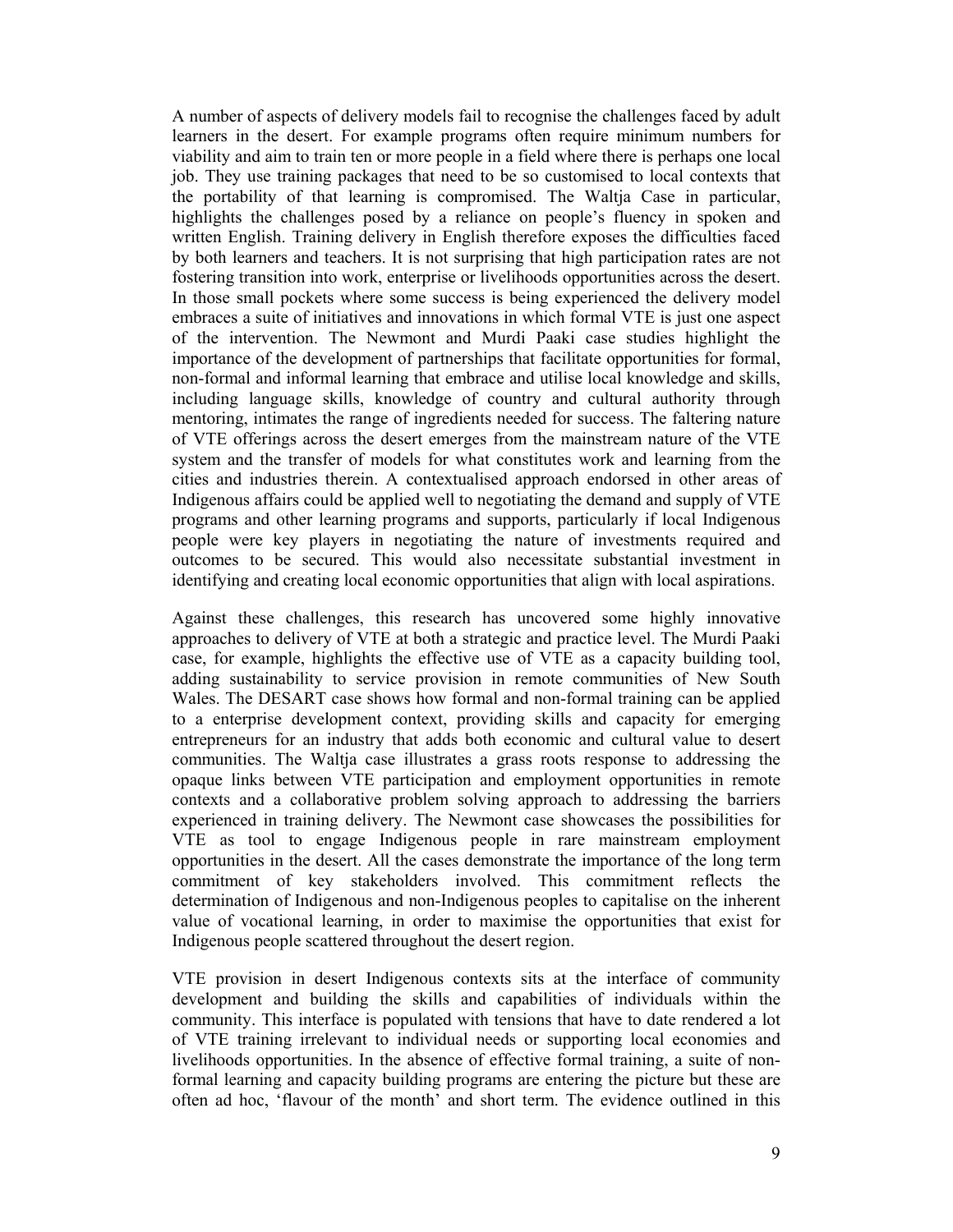research stresses the critical importance of innovation, flexibility, sustainability and responsiveness to and inclusion of local demand and aspiration, especially through local organisations, in making a difference to desert peoples' lives and well being. The evidence begs a re-invention and re-alignment of VTE services away from supplying pre-ordained delivery and content that leads to neither outputs in terms of relevant and usable qualifications nor pathways into work or meaningful livelihoods activities. Positioning VTE as part of a continuum of learning and development opportunities that together offer some hope of transforming lives and economies in desert regions is paramount.

#### **References**

- ABS (2002a). *Census of Population and Housing: Basic Community Profile*, Australian Bureau of Statistics, Canberra.
- ABS (2002b). *Housing and Infrastructure in Aboriginal and Torres Strait Islander Communities Australia 2001*, Australian Bureau of Statistics, Canberra.
- ABS (2002c). *Indigenous profile*, Australian Bureau of Statistics, Canberra.
- ABS (2003a). *Expanded Community Profile*, Australian Bureau of Statistics, Canberra.
- ABS (2003b). *Time Series Profile*, Australian Bureau of Statistics, Canberra.
- ABS (2004). *National Aboriginal and Torres Strait Islander Social Survey 2002*, Australian Bureau of Statistics, Canberra.
- Agreements Treaties and Negotiated Settlements (2006). Tanami Mining Agreements (1983). *Agreements Database*, Agreements, Treaties and Negotiated Settlements Project.
- Altman, J. and Whitehead, P. (2003). *Caring for country and sustainable Indigenous development: Opportunities, constraints and innovation*, CAEPR Working Paper No. 20/2003, Centre for Aboriginal Economic Policy Research, Australian National University, Canberra.
- Cochrane, M. (2005). *The Djelk Ranger Program: An Outsider's Perspective*, Centre for Aboriginal Economic Policy Research, Canberra.
- Creswell, J. (2003). *Research design: Qualitative, Quantitative and Mixed Methods Approaches*, Sage, Thousand Oaks.
- Department of Education Science and Training (2004), *The Learnings From CATs and POEMs – What Can Policy Makers Draw From Both? - Final Report*,
- (Commonwealth) Department of Education Science and Training, Canberra Department of Employment and Workplace Relations (2004), *Small Area Labour Markets Australia, March Quarter 2004*, Department of Employment and Workplace
- Relations, Commonwealth of Australia Department of Employment and Workplace Relations (2005), *Small Area Labour Markets Australia, March Quarter 2005*, Department of Employment and Workplace
- Relations, Commonwealth of Australia Department of Employment and Workplace Relations (2006), *Small Area Labour Markets*
- *Australia, March Quarter 2006*, Department of Employment and Workplace Relations, Commonwealth of Australia
- Environment Protection and Heritage Council (2003), *Going places. Developing natural and cultural heritage tourism in Australia*, Issues paper for the Environment Protection and Heritage Council.,
- FaCS (2003). *National Indigenous Housing Guide*. Second edition, Department of Family and Community Services, Canberra.
- Fowler, B. (2005). 'Employing local locals': The Tanami approach to increasing Indigenous employment. *People, Places, Prosperity: Sustainable Development Conference*. Alice Springs, Minerals Council of Australia.
- Guenther, J., Falk, I., Arnott, A., Lucardie, D. and Spiers, H. (2006). *How can VET/ACE partnerships improve industry, community and individual socio-economic wellbeing?* , National Centre for Vocational Education Research, Adelaide.